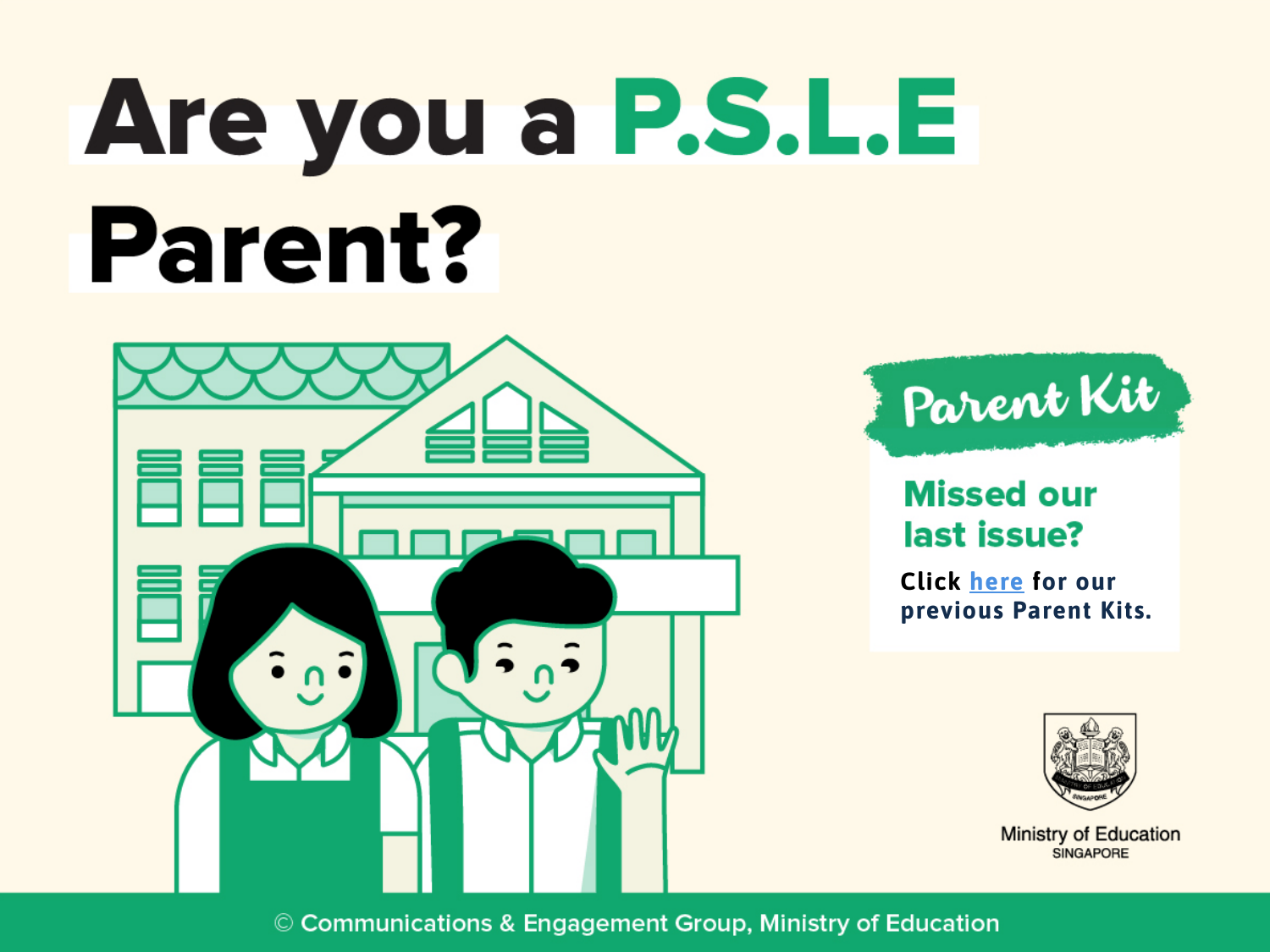Wondering how you can support your child in preparing for the PSLE and for the next steps ahead? Here are some tips on how you can help your child cope well, and explore secondary school choices together.

**Be a P.S.L.E parent – Proactive, Supportive, Loving and Empowering!**

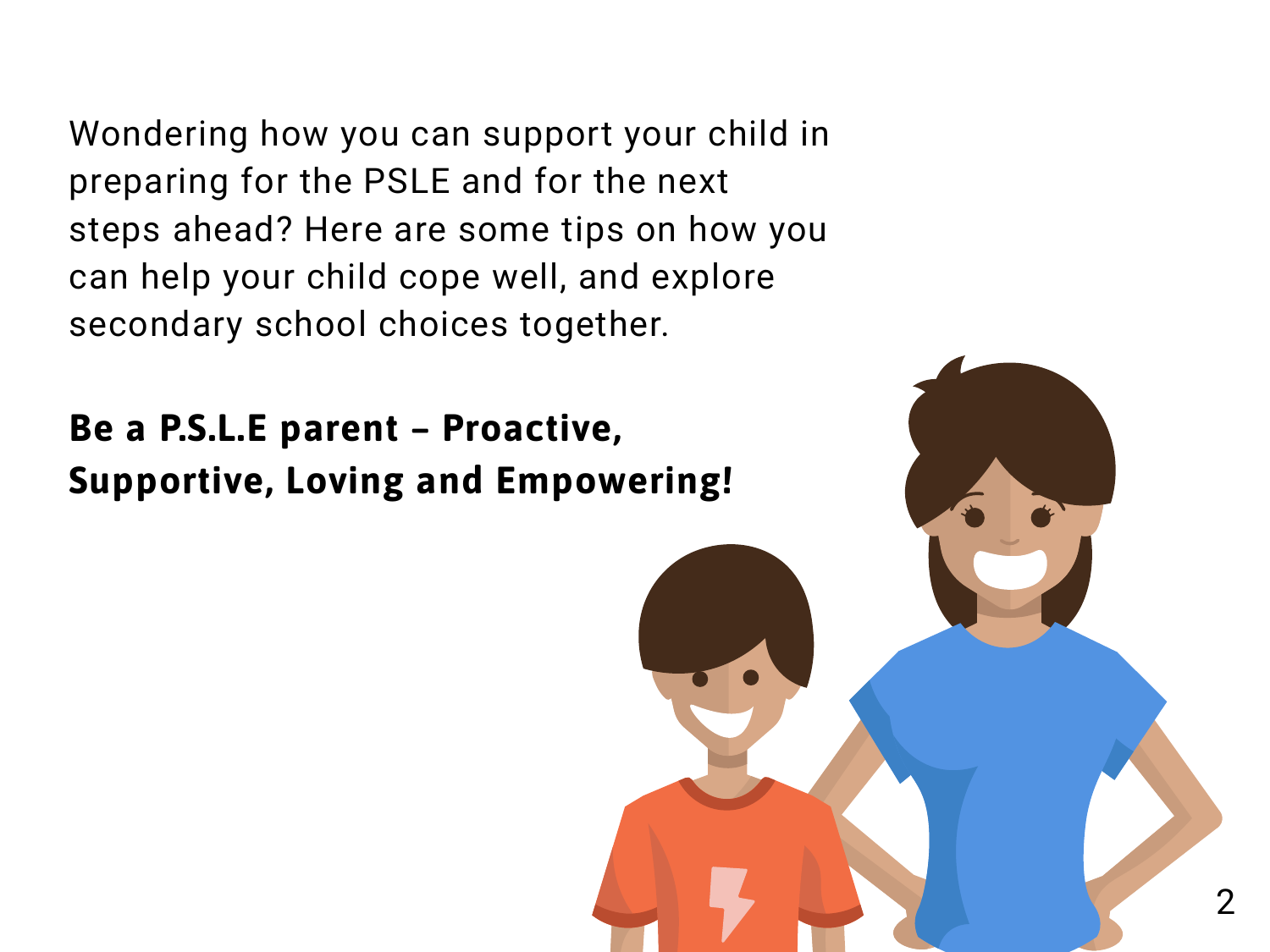# **Is your child coping well?**

This period can be a time of stress for your child. Guiding your child through this period is a way for your child to develop resilience.

Developing a strong and positive mindset will enable your child to persevere and adapt positively in the face of future challenges.

I believe that…

- I can grow and learn from setbacks
- Failure is not permanent
- There is always hope and a way out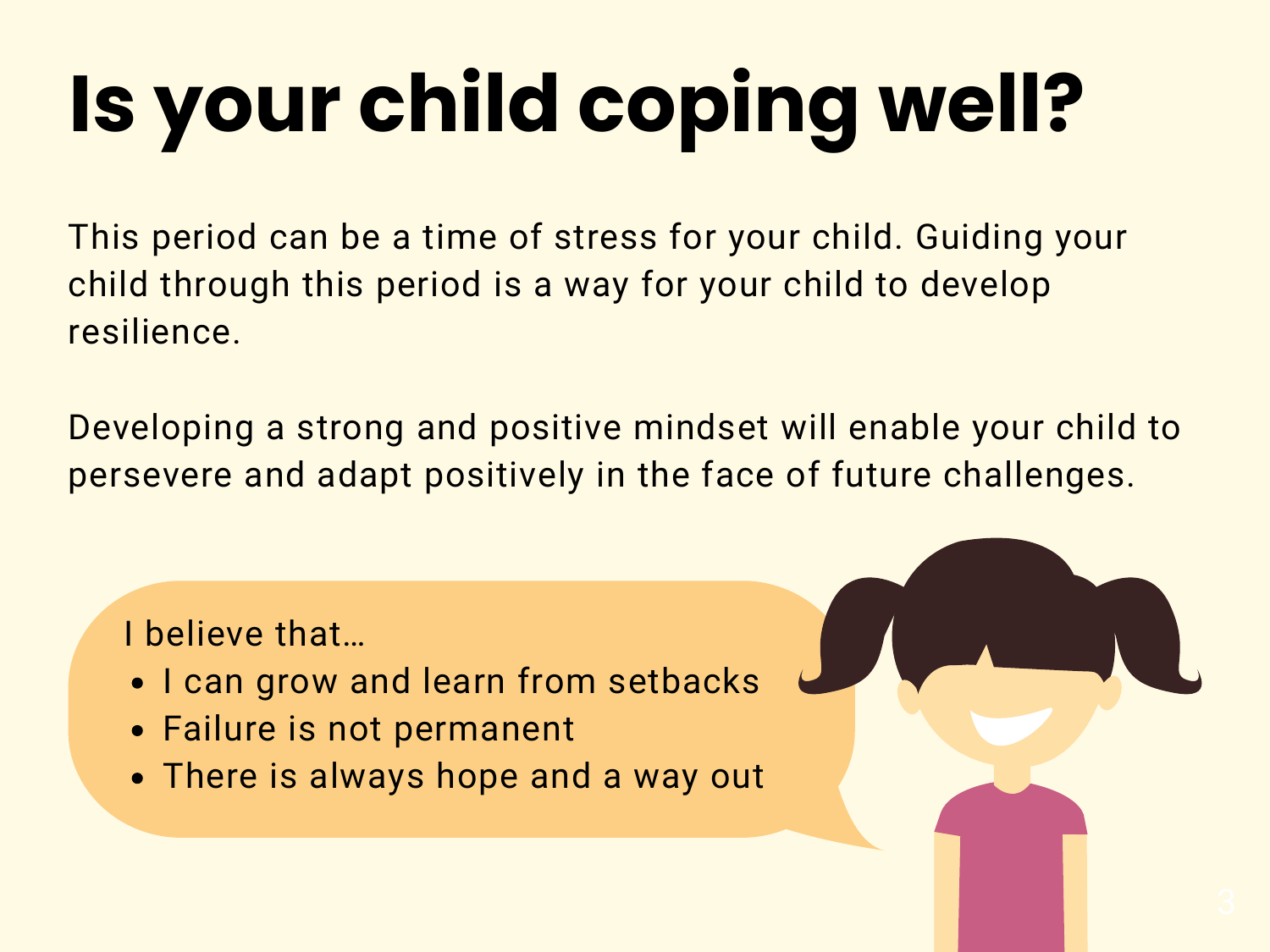### **What can you do as a parent?**

#### **1. SUPERVISE**

Look out for signs of distress, and monitor your child's progress.

Noticed any of the following signs that is out of the norm for your child?

- Struggles to pay attention in studies or activities
- Tiredness
- Rebellious streak
- **Excuses to miss school/class**
- Stays away from others
- Sulkiness

It may be an indication of too much stress.



**2. PROVIDE** Know your child's needs and be present.

Be willing to listen and communicate frequently in an open and supportive manner.

Give them your attention.

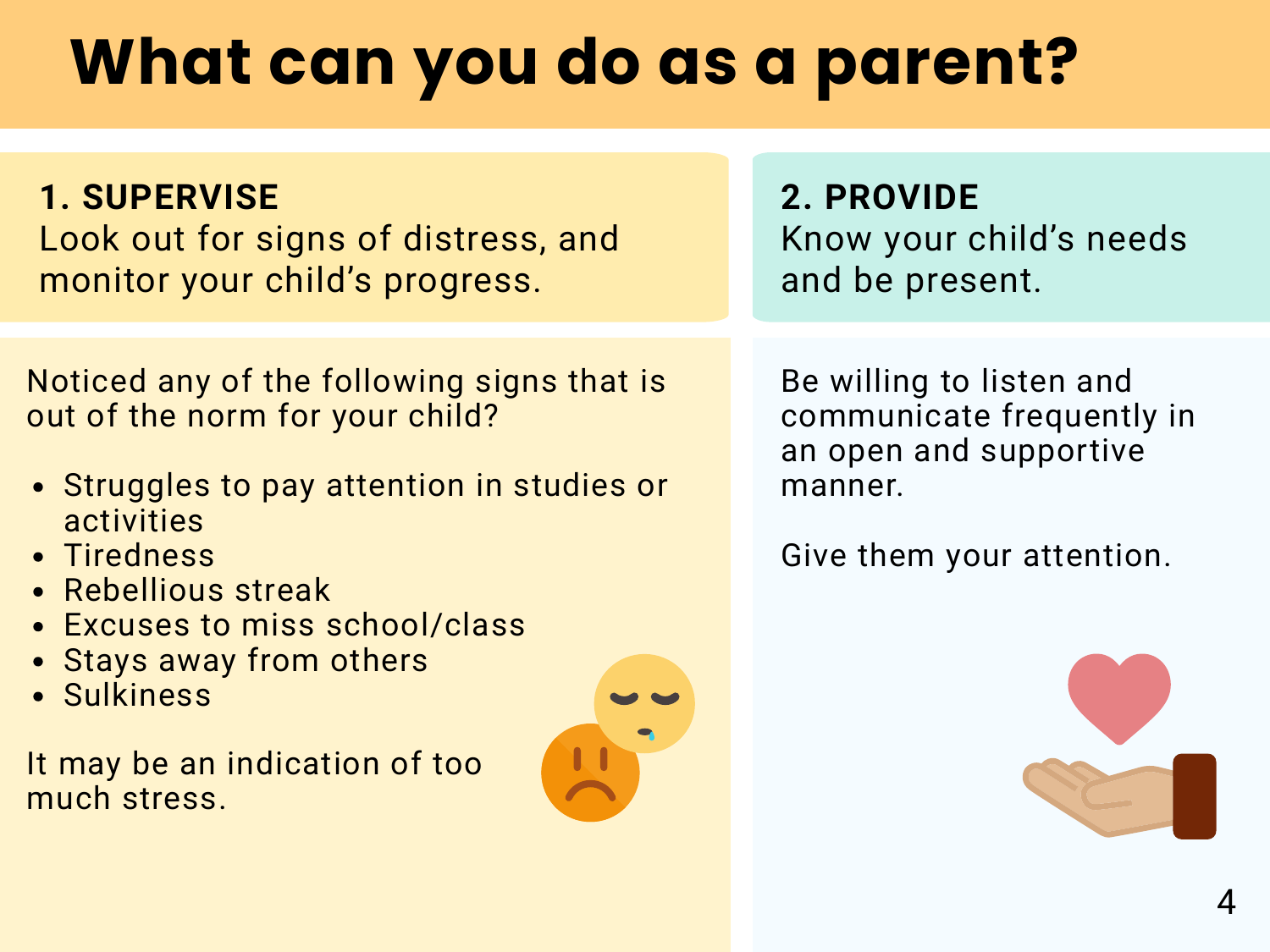### **What can you do as a parent?**

**3. ROLE MODEL**

Role model resilient behaviour and positive mindsets in everyday situations.

#### **4. REASSURE** Encourage your child regularly.

Share with your child some of the challenges and setbacks you've faced, and how you managed and maintained positivity.

Provide positive feedback and cheer your child on for every effort.



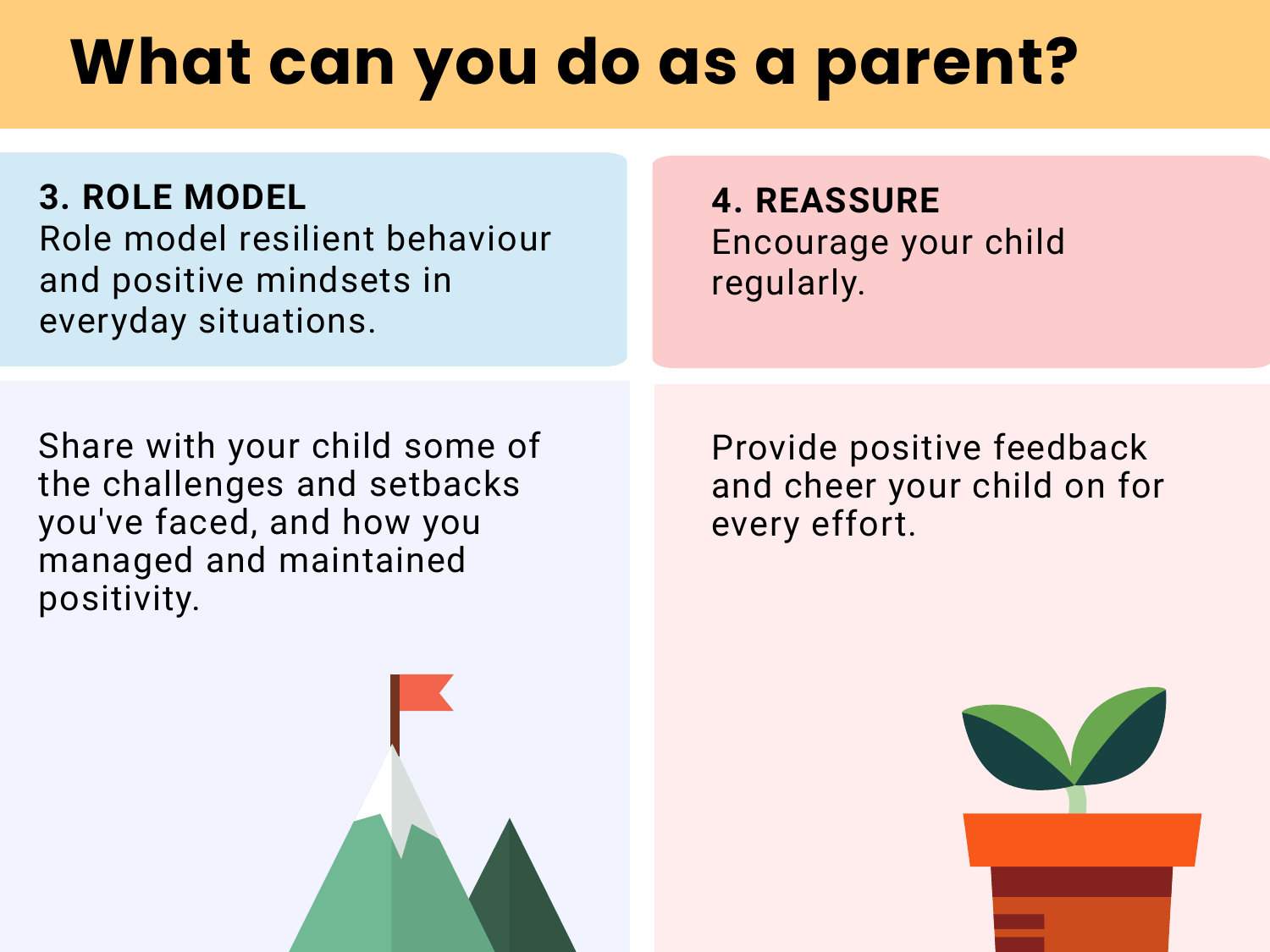### **How can you manage your own stress?**

For some parents, the PSLE period may also be a stressful time.

Parents play an important role in managing the stress and anxiety that you and your children may go through, from the days leading up to the PSLE and results release.

**Your behaviour and the home environment you create are crucial in reinforcing resilient mindsets and positive coping mechanisms in your child.**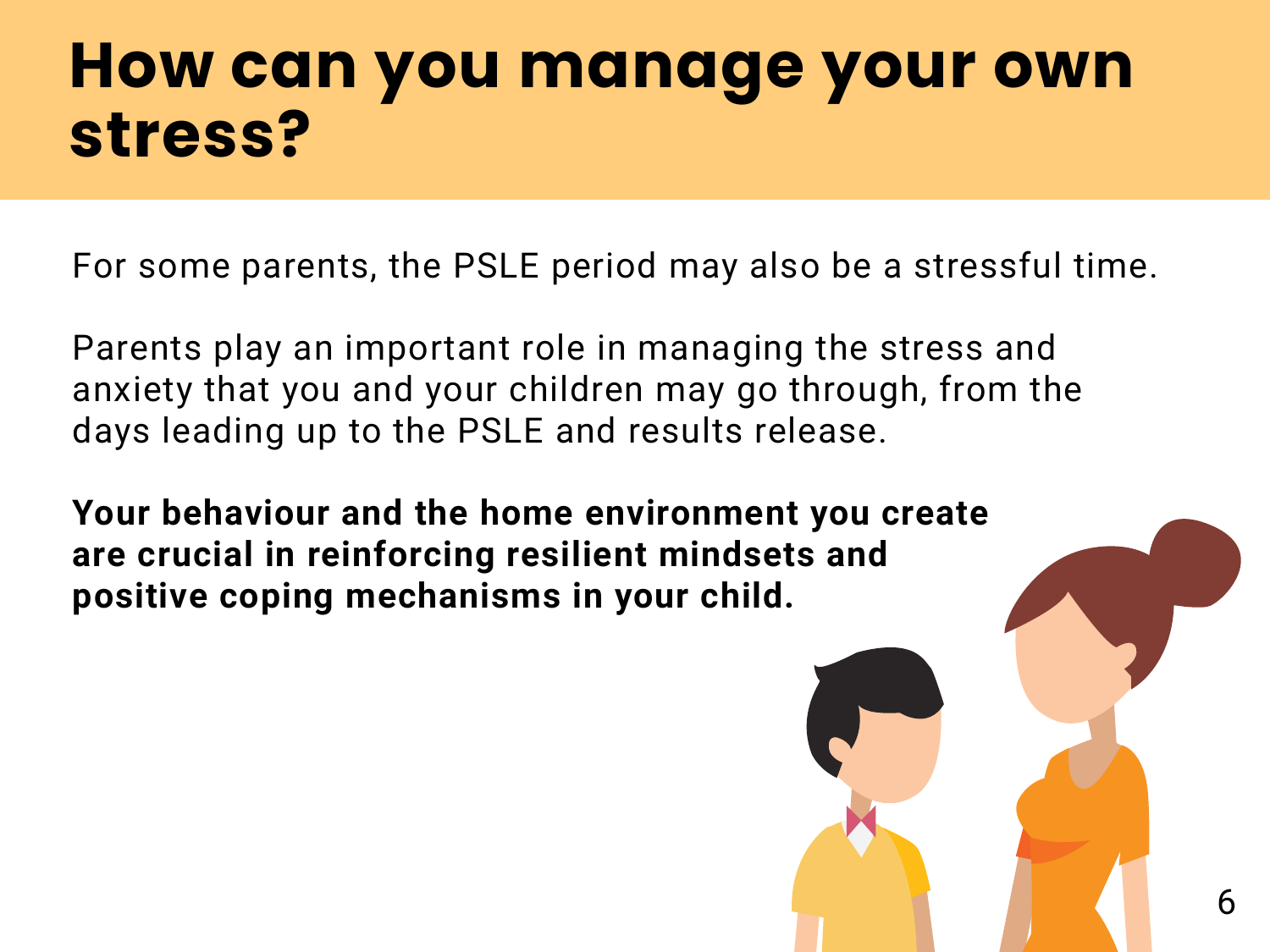### **How can you manage your own stress?**

Remember to:



#### **Cherish your child and his or her growth through this experience**

Your child's worth is not measured by his or her academic performance.

The PSLE is just one of many milestones to understand how much our children have learnt and to gauge their learning needs for the next step of their journey.

There will be more opportunities for your child to continue to flourish in secondary school and beyond.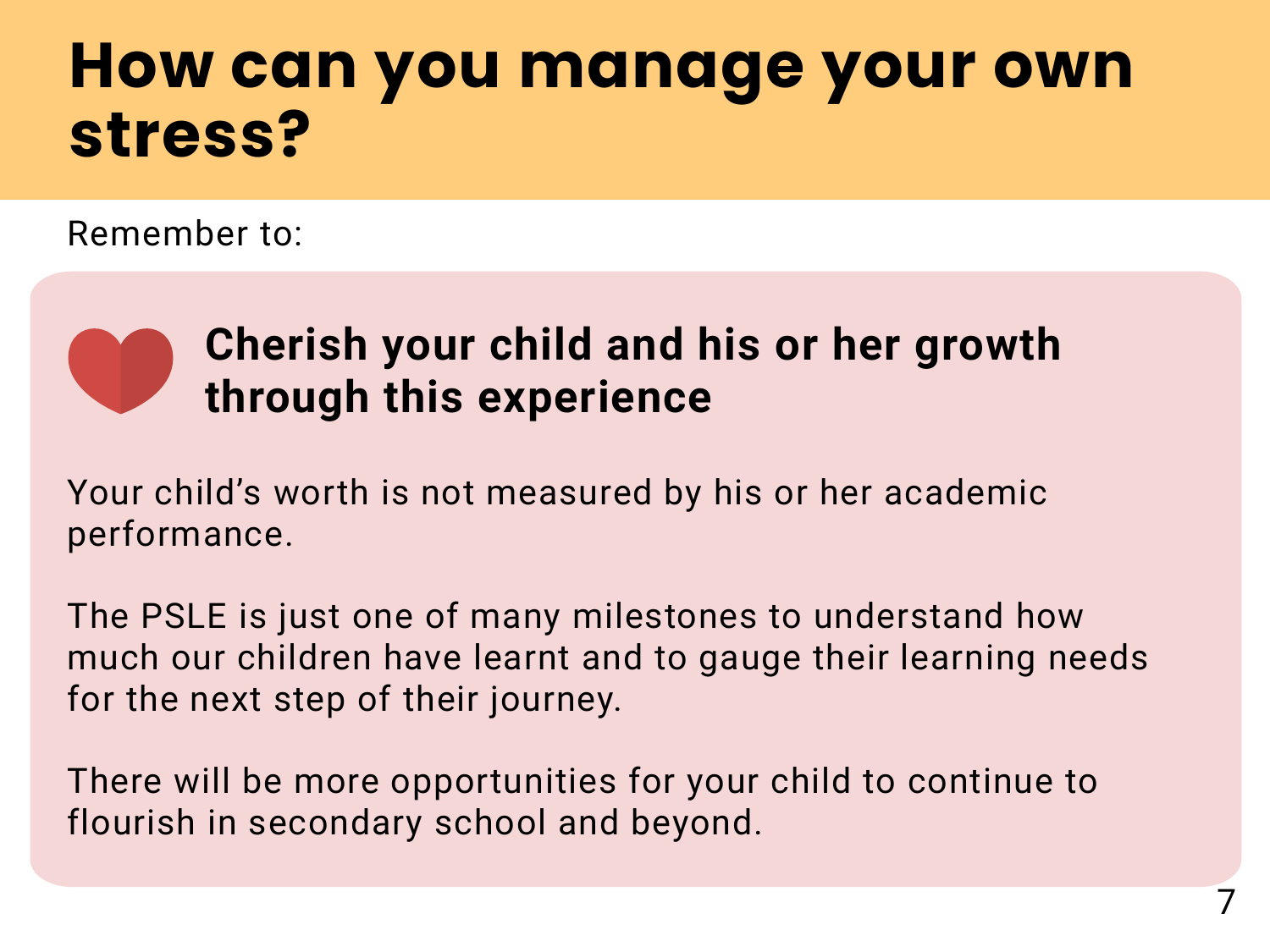### **How can you manage your own stress?**



**Celebrate the effort, not the results**

Appreciate your child's hard work and show it through a simple gesture.

*E.g. Have a nice meal together at the end of the examinations, before the results release, to let your child know that you are celebrating his or her effort.*



Continue to spend time with your child to bond and rest.

Simple activities such as getting some exercise or playing a board game together can help to relieve stress and allow you and your child to recharge.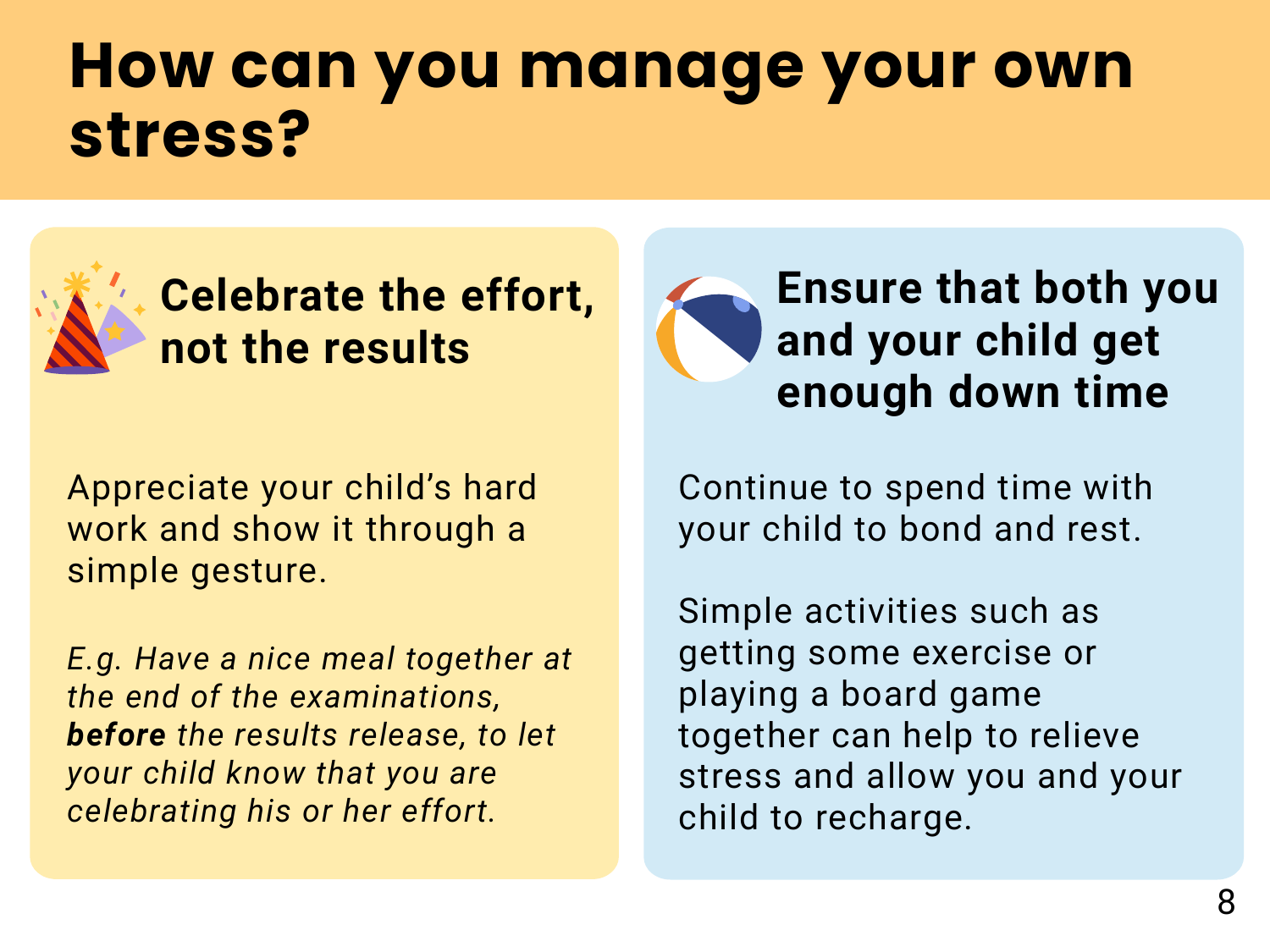## **How can you choose a suitable secondary school with your child?**

Children often have mixed feelings about going to secondary school. They may look forward to making new friends and joining CCAs, but are worried about the new environment and subject load.

Explore secondary school options together so that your child feels excited about the possible schools that he or she may enter!

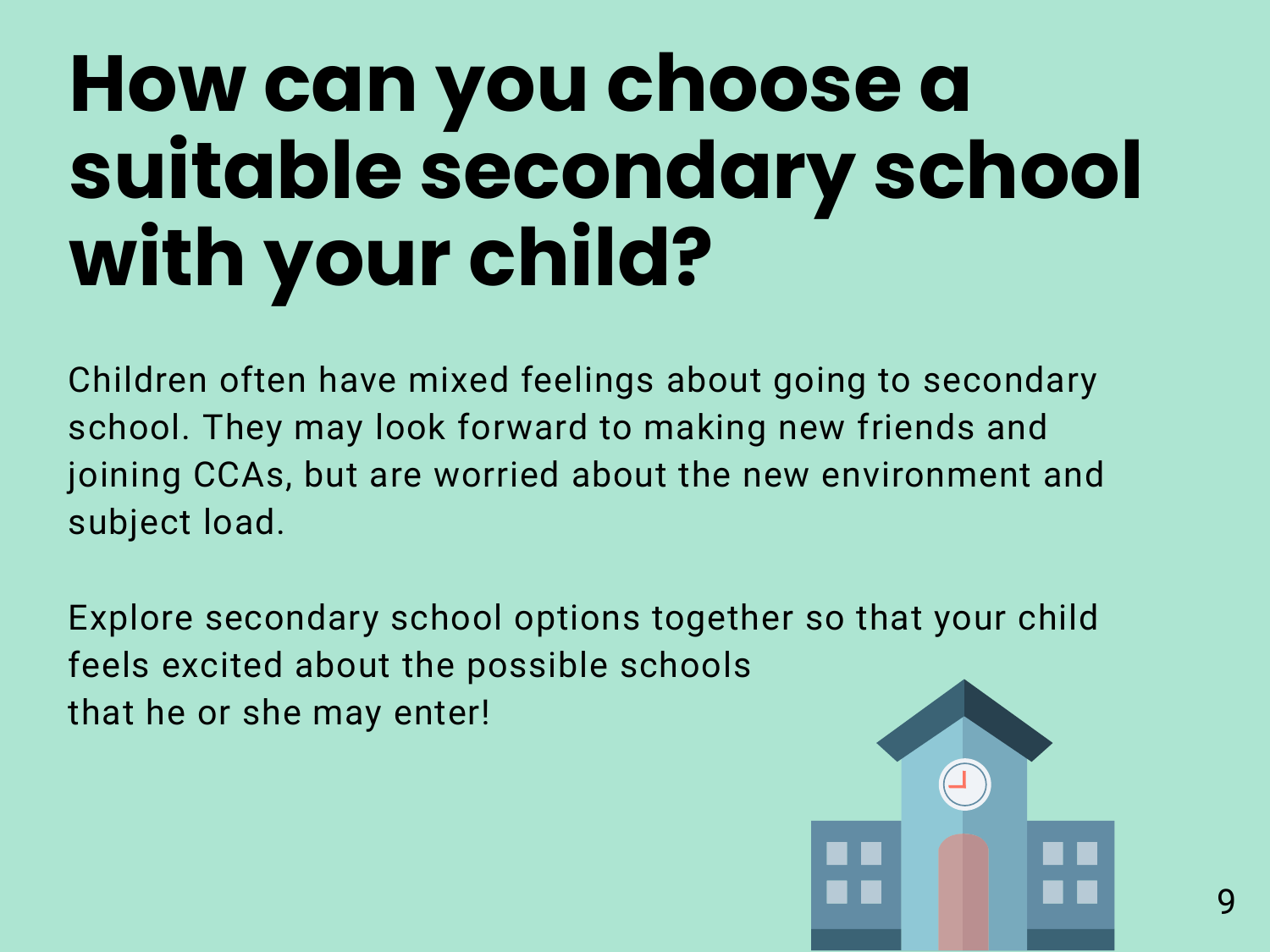### **How can you choose a suitable secondary school with your child?**

Start a conversation with your child to understand his or her thoughts and feelings about moving on to secondary school.

On the topic of choosing a secondary school, here are 3 things you can chat about:

#### **1. Your child's strengths and interests**

Every school has its distinctive CCAs and programmes (e.g. Applied Learning Programmes). Ask your child what programme or CCA he or she would like to take part in, and match them with a school that supports this.

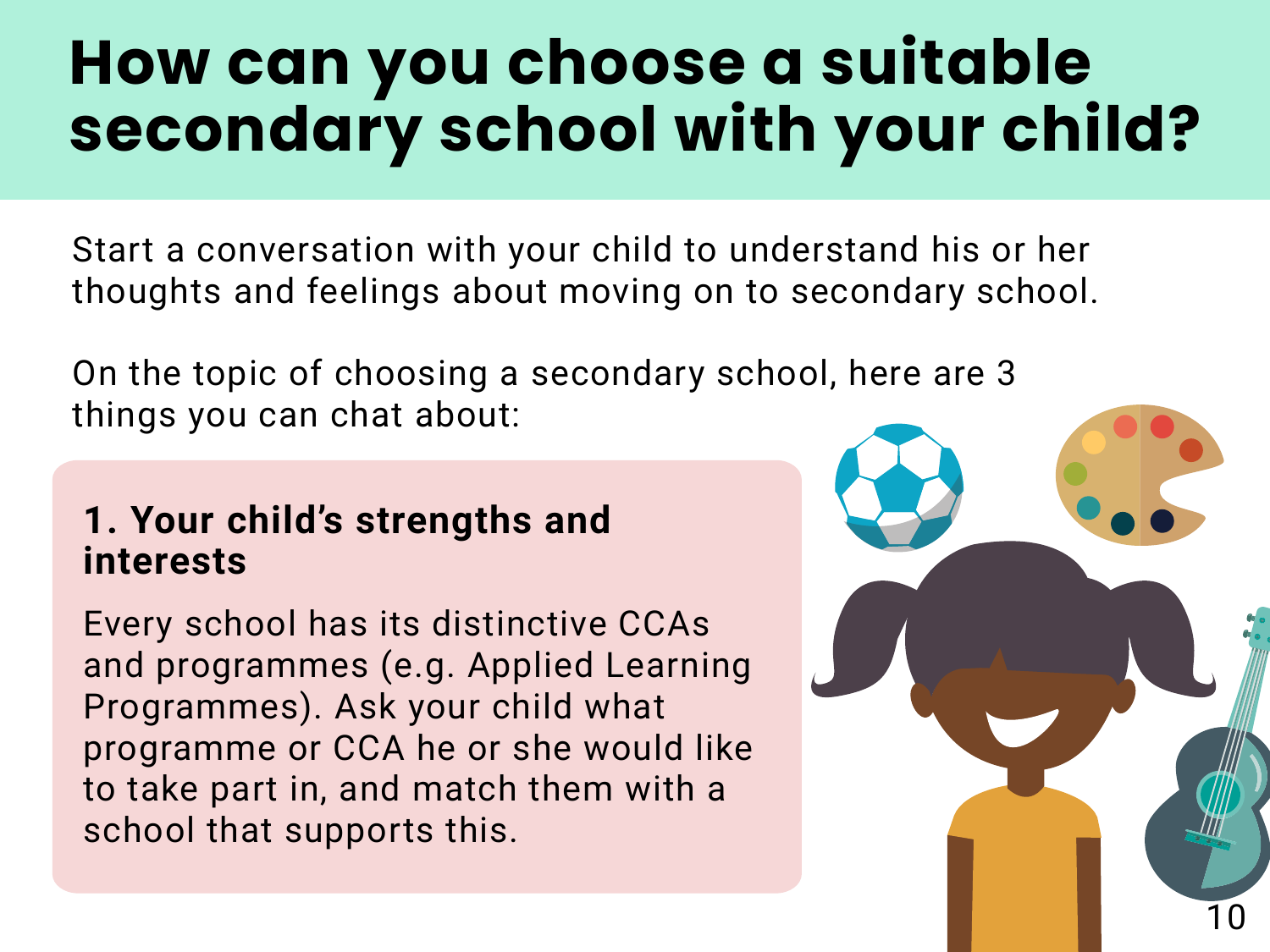### **How can you choose a suitable secondary school with your child?**

#### **2. Distance from your home**

The distance between your home and the school determines the travelling time for your child. This affects the amount of time your child has for sleep, afterschool activities and rest.

Consider together a comfortable travelling distance and mode of travel for your child to get to his/her secondary school.

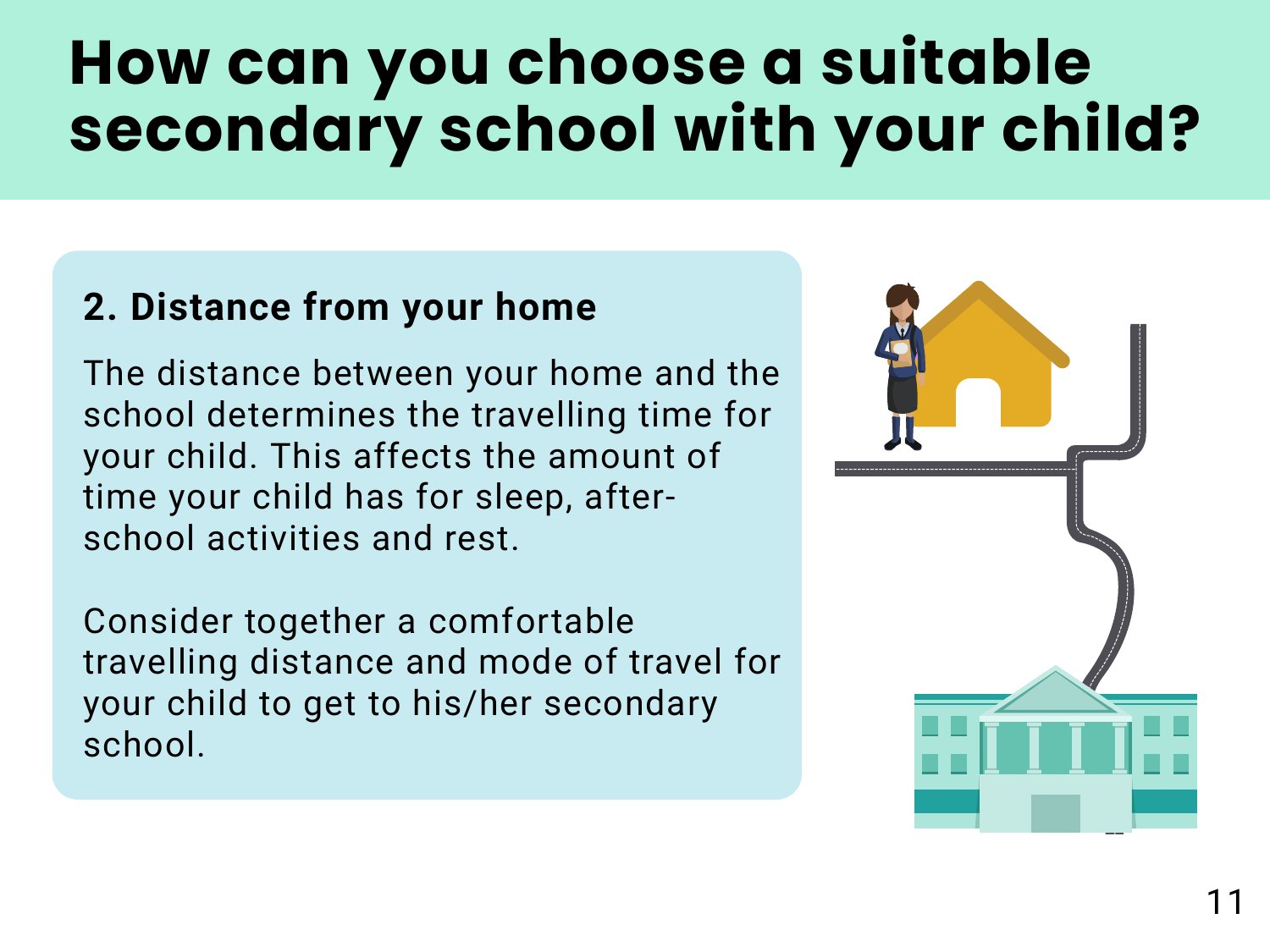### **How can you choose a suitable secondary school with your child?**

#### **3. Each school's environment and culture**

Visit schools' websites or talk to someone in the schools of interest together, to find out what each school's environment and culture are like.



**TIP:** In view of the COVID-19 situation, physical Open Houses may not take place this year. However, our schools have a wealth of information on their websites. Schools may also include videos, virtual tours or online sessions to share more about their culture, environment and offerings.

#### **Take time to visit schools' websites with your child to discover the possibilities!**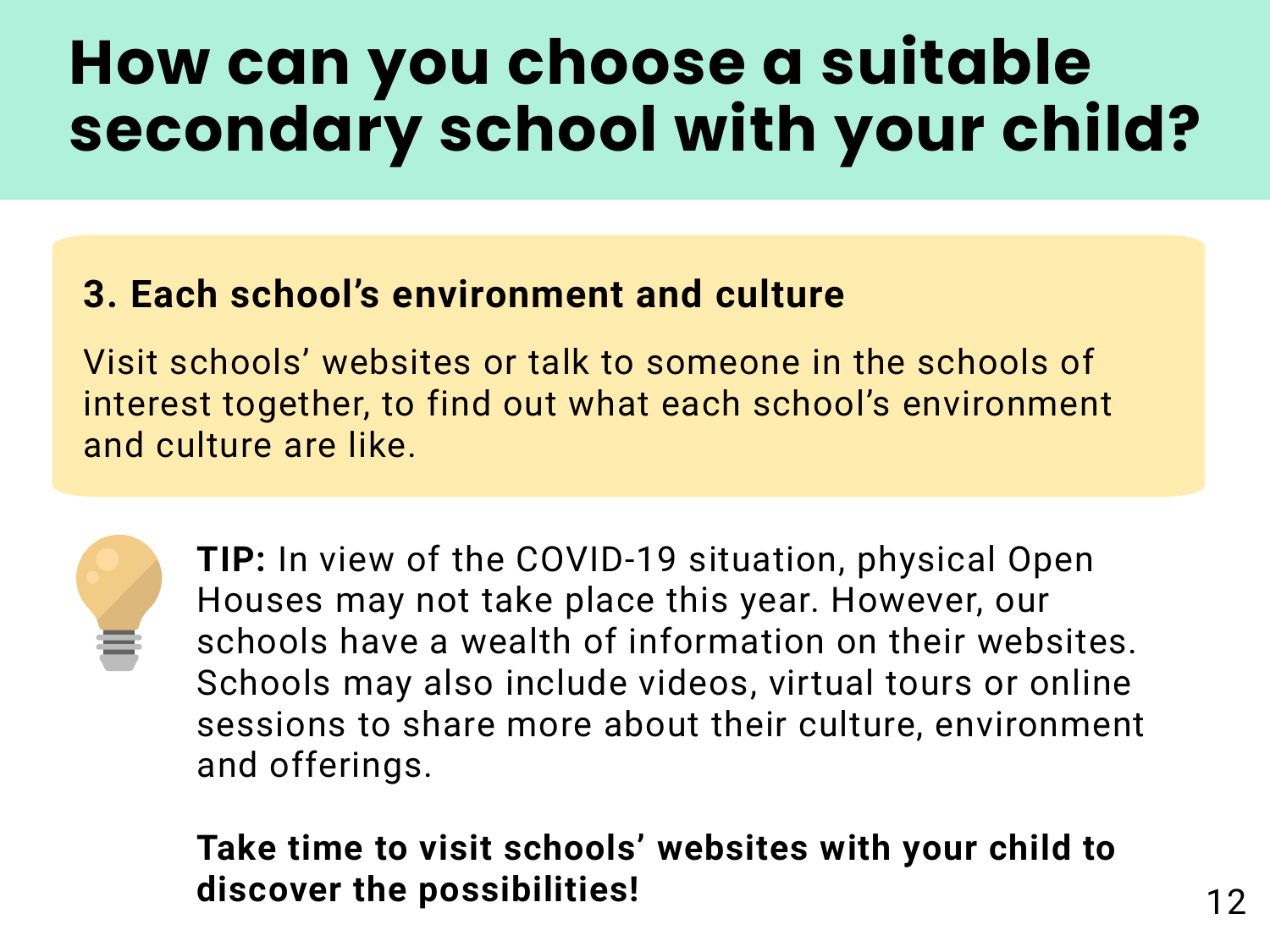### bonus:

Use **[SchoolFinder](https://go.gov.sg/moeparentkit-areyouapsleparent-schoolfinder)** to shortlist schools.

You can easily filter your selection based on CCAs, distance and location, and programmes that schools offer!



If a school fits your child but doesn't have the CCA that he or she wants, consider exploring the **Strategic Partnership CCA (SP-CCA)**!

MOE introduced the SP-CCA to provide [opportunities](https://go.gov.sg/moeparentkit-areyouapsleparent-spcca) for secondary school students to pursue a CCA that their schools do not offer.

Find out more about the current offerings **here**.

13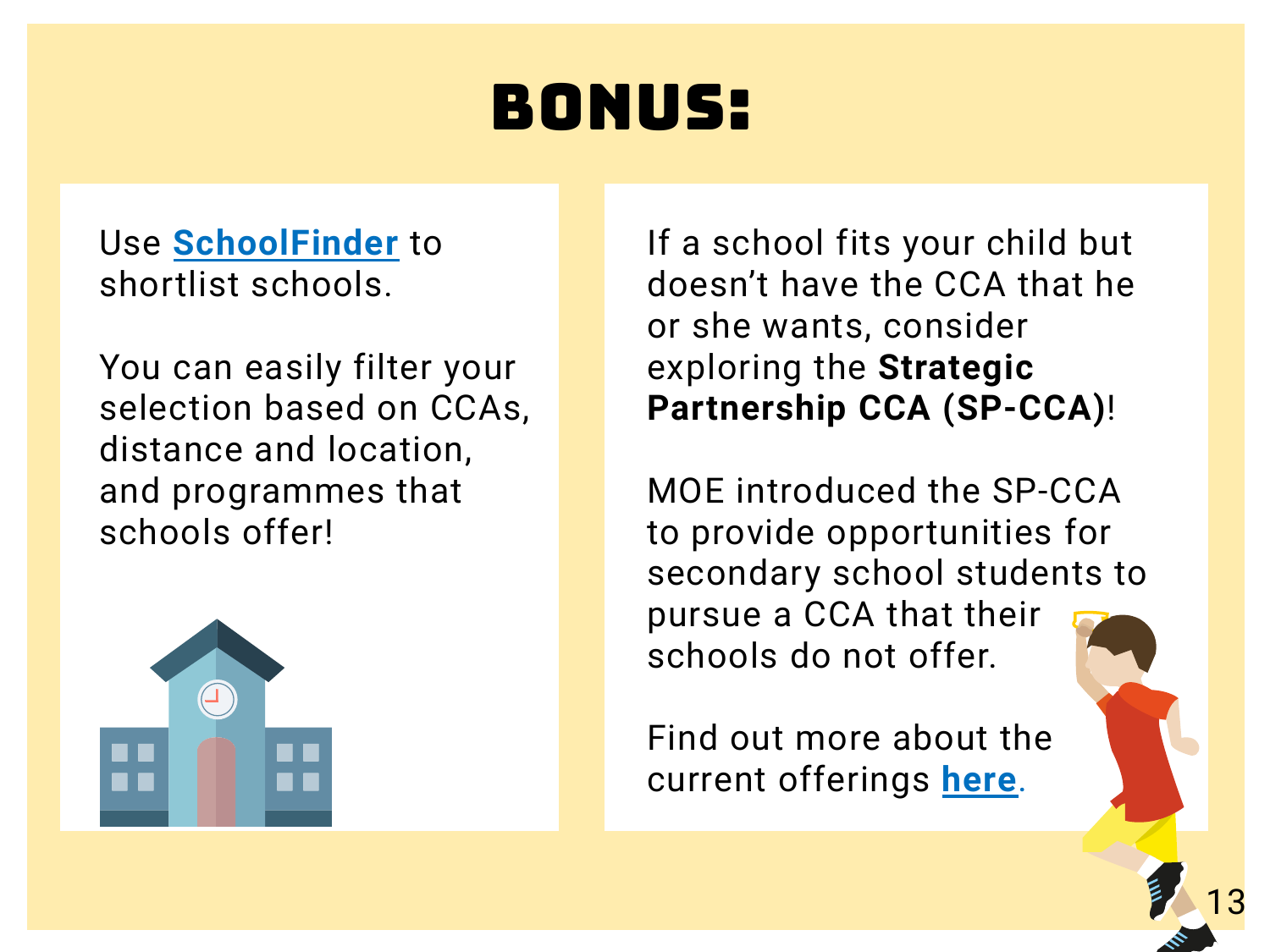## **Be a P.S.L.E** parent –

#### **Want more Proactive, Supportive, Loving and Empow Want more**

**Parent Kits?**

**Parent Kits?**



**Missed our<br>last issue?**